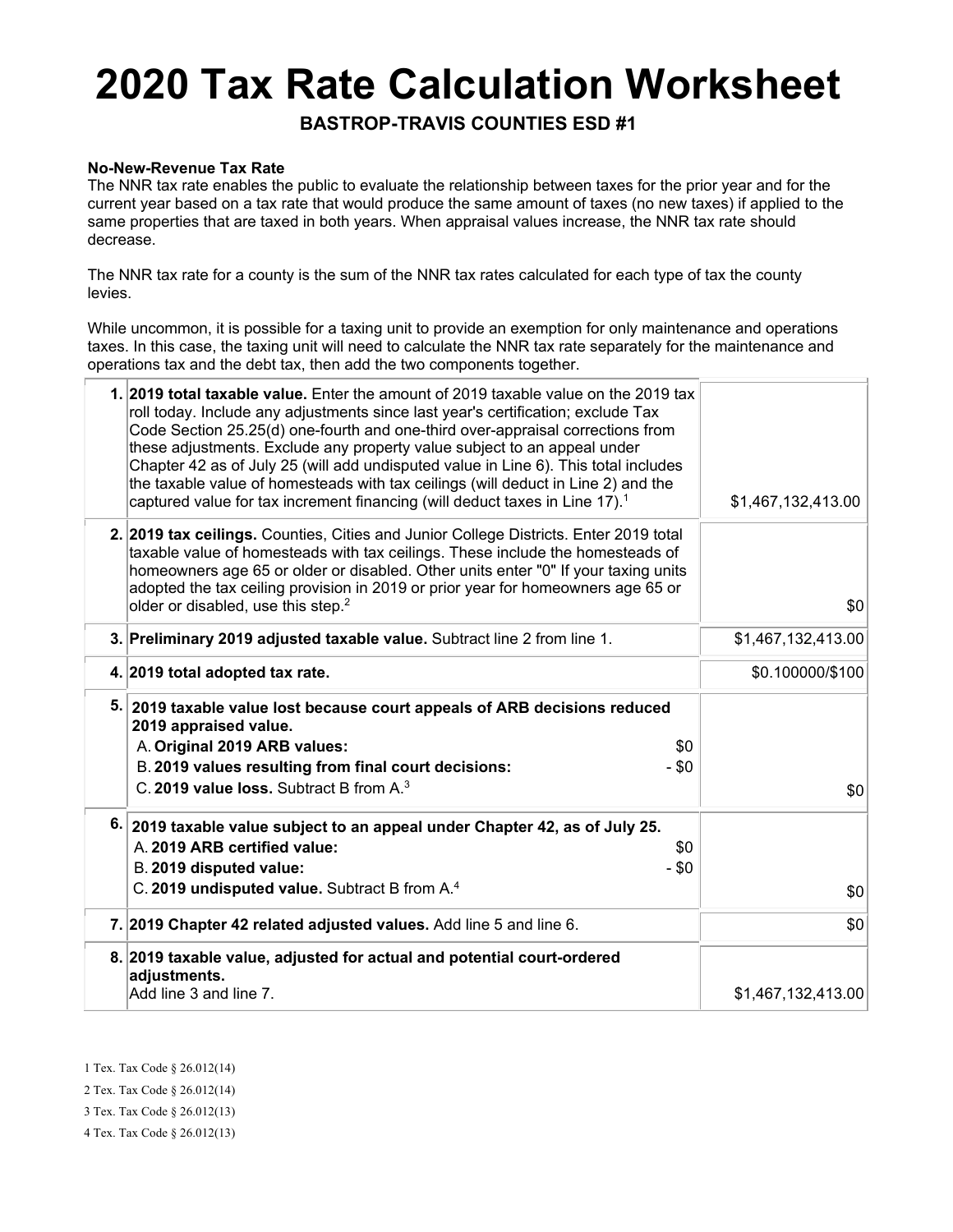#### **No-New-Revenue Tax Rate (continued)**

| 9. 2019 taxable value of property in territory the taxing unit deannexed after<br>January 1, 2019. Enter the 2019 value of property in deannexed territory. <sup>5</sup>                                                                                                                                                                                                                                                                                                                                                                                       | \$0                |
|----------------------------------------------------------------------------------------------------------------------------------------------------------------------------------------------------------------------------------------------------------------------------------------------------------------------------------------------------------------------------------------------------------------------------------------------------------------------------------------------------------------------------------------------------------------|--------------------|
| 10. 2019 taxable value lost because property first qualified for an exemption in<br>2020. If the taxing unit increased an original exemption, use the difference<br>between the original exempted amount and the increased exempted amount. Do<br>not include value lost due to freeport, goods-in-transit, temporary disaster<br>exemptions. Note that lowering the amount or percentage of an existing<br>exemption in 2020 does not create a new exemption or reduce taxable value.<br>A. Absolute exemptions. Use 2019 market<br>\$27,976,919.00<br>value: |                    |
| B. Partial exemptions. 2020 exemption amount<br>or 2020 percentage exemption times 2019                                                                                                                                                                                                                                                                                                                                                                                                                                                                        |                    |
| value:<br>$+$ \$1,390,860.00                                                                                                                                                                                                                                                                                                                                                                                                                                                                                                                                   |                    |
| C. Value loss, Add A and B. <sup>6</sup>                                                                                                                                                                                                                                                                                                                                                                                                                                                                                                                       | \$29,367,599.00    |
| 11. 2019 taxable value lost because property first qualified for agricultural<br>appraisal (1-d or 1-d-1), timber appraisal, recreational/scenic appraisal or<br>public access airport special appraisal in 2020. Use only those properties that<br>first qualified in 2020; do not use properties that qualified in 2019.<br>A. 2019 market value:<br>\$875,593.00<br>B. 2020 productivity or special appraised                                                                                                                                               |                    |
| $-$ \$8,607.00<br>value:<br>C. Value loss. Subtract B from A. <sup>7</sup>                                                                                                                                                                                                                                                                                                                                                                                                                                                                                     |                    |
|                                                                                                                                                                                                                                                                                                                                                                                                                                                                                                                                                                | \$866,986.00       |
| 12. Total adjustments for lost value. Add lines 9, 10C and 11C.                                                                                                                                                                                                                                                                                                                                                                                                                                                                                                | \$30,234,585.00    |
| 13. Adjusted 2019 taxable value. Subtract line 12 from line 8.                                                                                                                                                                                                                                                                                                                                                                                                                                                                                                 | \$1,436,897,828.00 |
| 14. Adjusted 2019 total levy. Multiply line 4 by line 13 and divide by \$100.                                                                                                                                                                                                                                                                                                                                                                                                                                                                                  | \$1,436,898        |
| 15. Taxes refunded for years preceding tax year 2019. Enter the amount of taxes<br>refunded by the taxing unit for tax years preceding tax year 2019. Types of<br>refunds include court decisions, Tax Code § 25.25(b) and (c) corrections and Tax<br>Code § 31.11 payment errors. Do not include refunds for tax year 2019. This line<br>applies only to tax years preceding tax year 2019.8                                                                                                                                                                  | \$0.00             |
| 16. Taxes in tax increment financing (TIF) for tax year 2019. Enter the amount of<br>taxes paid into the tax increment fund for a reinvestment zone as agreed by the<br>taxing unit. If the unit has no 2020 captured appraised value in Line 18D, enter<br>"0".9                                                                                                                                                                                                                                                                                              | \$0.00             |
| 17. Adjusted 2019 levy with refunds and TIF adjustment. Add lines 14 and 15,<br>subtract line 16.10                                                                                                                                                                                                                                                                                                                                                                                                                                                            | \$1,436,898        |

5 Tex. Tax Code § 26.012(15)

6 Tex. Tax Code § 26.012(15)

7 Tex. Tax Code § 26.012(15)

8 Tex. Tax Code § 26.012(13)

9 Tex. Tax Code § 26.03(c)

10 Tex. Tax Code § 26.012(13)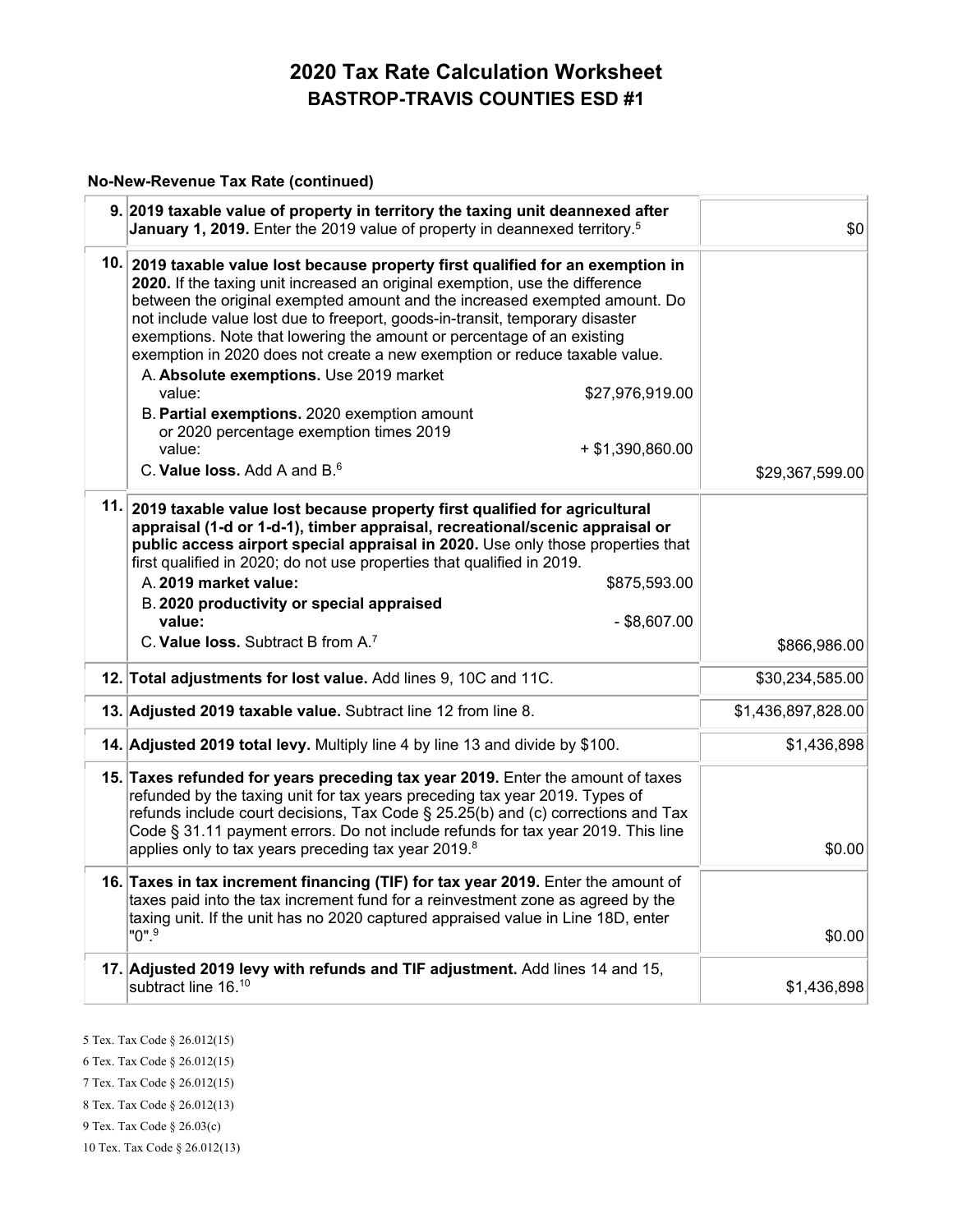#### **No-New-Revenue Tax Rate (continued)**

| 18.  | Total 2020 taxable value on the 2020 certified appraisal roll today. This value<br>includes only certified values or certified estimate of values and includes the total<br>taxable value of homesteads with tax ceilings (will deduct in line 20). These homesteads<br>includes homeowners age 65 or older or disabled. <sup>11</sup>                                                                                                                                                                                                                                                                                                                                                                                                                                   |                    |                    |
|------|--------------------------------------------------------------------------------------------------------------------------------------------------------------------------------------------------------------------------------------------------------------------------------------------------------------------------------------------------------------------------------------------------------------------------------------------------------------------------------------------------------------------------------------------------------------------------------------------------------------------------------------------------------------------------------------------------------------------------------------------------------------------------|--------------------|--------------------|
|      | A. Certified values:                                                                                                                                                                                                                                                                                                                                                                                                                                                                                                                                                                                                                                                                                                                                                     | \$1,551,104,260.00 |                    |
|      | B. Counties: Include railroad rolling stock values<br>certified by the Comptroller's office:                                                                                                                                                                                                                                                                                                                                                                                                                                                                                                                                                                                                                                                                             | $+$ \$0            |                    |
|      | C. Pollution control and energy storage system<br>exemption: Deduct the value of property<br>exempted for the current tax year for the first time<br>as pollution control or energy storage system<br>property:                                                                                                                                                                                                                                                                                                                                                                                                                                                                                                                                                          | $-$ \$0            |                    |
|      | D. Tax increment financing: Deduct the 2020<br>captured appraised value of property taxable by a<br>taxing unit in a tax increment financing zone for<br>which the 2020 taxes will be deposited into the tax                                                                                                                                                                                                                                                                                                                                                                                                                                                                                                                                                             |                    |                    |
|      | increment fund. Do not include any new property                                                                                                                                                                                                                                                                                                                                                                                                                                                                                                                                                                                                                                                                                                                          |                    |                    |
|      | value that will be included in line 23 below. <sup>12</sup>                                                                                                                                                                                                                                                                                                                                                                                                                                                                                                                                                                                                                                                                                                              | $-$ \$0            |                    |
|      | E. Total 2020 value. Add A and B, then subtract C                                                                                                                                                                                                                                                                                                                                                                                                                                                                                                                                                                                                                                                                                                                        |                    |                    |
|      | and D.                                                                                                                                                                                                                                                                                                                                                                                                                                                                                                                                                                                                                                                                                                                                                                   |                    | \$1,551,104,260.00 |
| 19.⊺ | Total value of properties under protest or not included on certified appraisal roll. <sup>13</sup>                                                                                                                                                                                                                                                                                                                                                                                                                                                                                                                                                                                                                                                                       |                    |                    |
|      | A. 2020 taxable value of properties under protest. The<br>chief appraiser certifies a list of properties still under<br>ARB protest. The list shows the appraisal district's value<br>and the taxpayer's claimed value, if any or an estimate<br>of the value if the taxpayer wins. For each of the<br>properties under protest, use the lowest of these values.<br>Enter the total value. <sup>14</sup>                                                                                                                                                                                                                                                                                                                                                                 | \$62,206,727.00    |                    |
|      | B. 2020 value of properties not under protest or<br>included on certified appraisal roll. The chief<br>appraiser gives taxing units a list of those taxable<br>properties that the chief appraiser knows about but are<br>not included at appraisal roll certification. These<br>properties also are not on the list of properties that are<br>still under protest. On this list of properties, the chief<br>appraiser includes the market value, appraised value<br>and exemptions for the preceding year and a reasonable<br>estimate of the market value, appraised value and<br>exemptions for the current year. Use the lower market,<br>appraised or taxable value (as appropriate). Enter the<br>total value of property not on the certified roll. <sup>15</sup> | $+$ \$0            |                    |

11 Tex. Tax Code § 26.12, 26.04(c-2) 12 Tex. Tax Code § 26.03(c) 13 Tex. Tax Code § 26.01(c) and (d) 14 Tex. Tax Code § 26.01(c) 15 Tex. Tax Code § 26.01(d)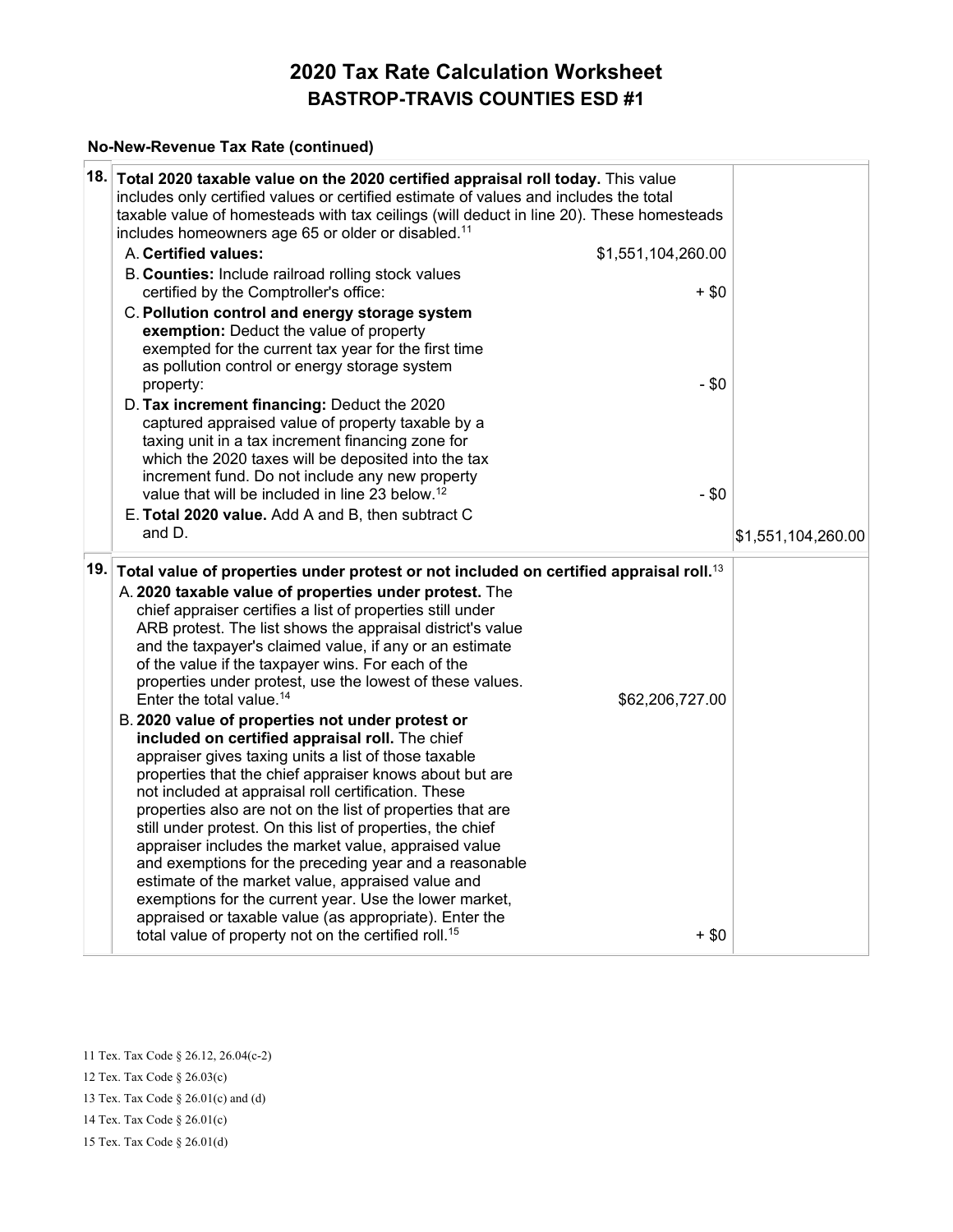#### **No-New-Revenue Tax Rate (concluded)**

| (cont.) | 19. C. Total value under protest or not certified. Add A<br>and $B1$                                                                                                                                                                                                                                                                                                                                                                                                                                                                                                                                                                           | \$62,206,727.00    |
|---------|------------------------------------------------------------------------------------------------------------------------------------------------------------------------------------------------------------------------------------------------------------------------------------------------------------------------------------------------------------------------------------------------------------------------------------------------------------------------------------------------------------------------------------------------------------------------------------------------------------------------------------------------|--------------------|
|         | 20. 2020 tax ceilings. Counties, cities and junior colleges enter 2020 total taxable<br>value of homesteads with tax ceilings. These include the homesteads of<br>homeowners age 65 or older or disabled. Other taxing units enter "0". If your<br>taxing units adopted the tax ceiling provision in 2019 or a prior year for<br>homeowners age 65 or older or disabled, use this step. <sup>16</sup>                                                                                                                                                                                                                                          | \$0                |
|         | 21. 2020 total taxable value. Add lines 18E and 19C. Subtract line 20. <sup>17</sup>                                                                                                                                                                                                                                                                                                                                                                                                                                                                                                                                                           | \$1,613,310,987.00 |
|         | 22. Total 2020 taxable value of properties in territory annexed after January 1,<br>2019. Include both real and personal property. Enter the 2020 value of property<br>in territory annexed. <sup>18</sup>                                                                                                                                                                                                                                                                                                                                                                                                                                     | \$0                |
|         | 23. Total 2020 taxable value of new improvements and new personal property<br>located in new improvements. New means the item was not on the appraisal<br>roll in 2019. An improvement is a building, structure, fixture or fence erected on<br>or affixed to land. New additions to existing improvements may be included if the<br>appraised value can be determined. New personal property in a new<br>improvement must have been brought into the taxing unit after January 1, 2019<br>and be located in a new improvement. New improvements do include property<br>on which a tax abatement agreement has expired for 2020. <sup>19</sup> | \$34,900,590.00    |
|         | 24. Total adjustments to the 2020 taxable value. Add lines 22 and 23.                                                                                                                                                                                                                                                                                                                                                                                                                                                                                                                                                                          | \$34,900,590.00    |
|         | 25. Adjusted 2020 taxable value. Subtract line 24 from line 21.                                                                                                                                                                                                                                                                                                                                                                                                                                                                                                                                                                                | \$1,578,410,397.00 |
|         | 26. 2020 NNR tax rate. Divide line 17 by line 25 and multiply by \$100. <sup>20</sup>                                                                                                                                                                                                                                                                                                                                                                                                                                                                                                                                                          | \$0.09103/\$100    |
|         | 27. COUNTIES ONLY. Add together the NNR tax rates for each type of tax the<br>county levies. The total is the 2020 county NNR tax rate. $^{21}$                                                                                                                                                                                                                                                                                                                                                                                                                                                                                                | \$/\$100           |

16 Tex. Tax Code § 26.012(6)(B) 17 Tex. Tax Code § 26.012(6) 18 Tex. Tax Code § 26.012(17) 19 Tex. Tax Code § 26.012(17) 20 Tex. Tax Code § 26.04(c) 21 Tex. Tax Code § 26.04(d)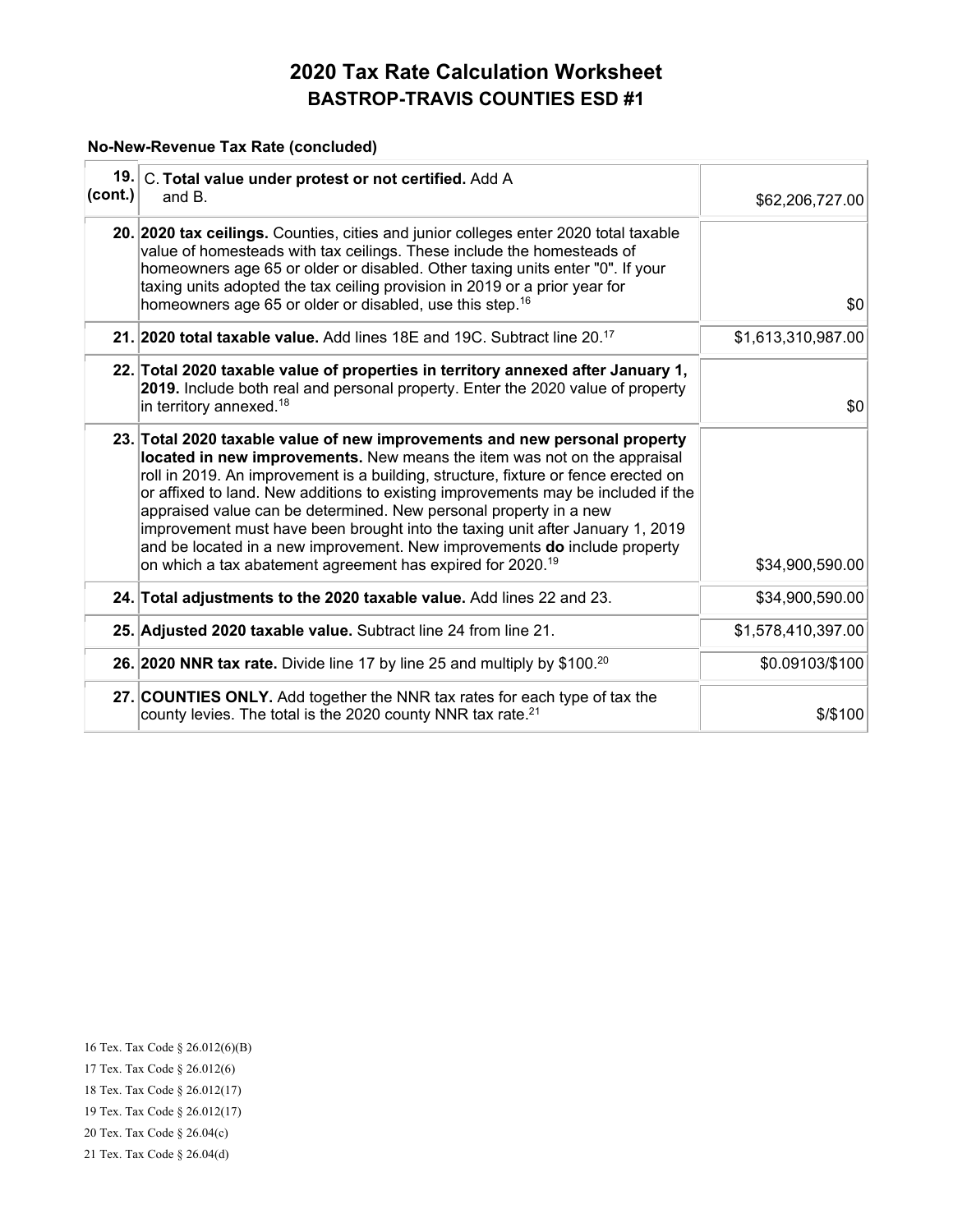#### **Voter-Approval Tax Rate**

The voter-approval tax rate is the highest tax rate that a taxing unit may adopt without holding an election to seek voter approval of the rate. The voter-approval tax rate is split into two separate rates:

**Maintenance and Operations (M&O) Tax Rate:** The M&O portion is the tax rate that is needed to raise the same amount of taxes that the taxing unit levied in the prior year plus the applicable percentage allowed by law. This rate accounts for such things as salaries, utilities and day-to-day operations.

**Debt Rate:** The debt rate includes the debt service necessary to pay the taxing unit's debt payments in the coming year. This rate accounts for principal and interest on bonds and other debt secured by property tax revenue.

The voter-approval tax rate for a county is the sum of the voter-approval tax rates calculated for each type of tax the county levies. In most cases the voter-approval tax rate exceeds the no-new-revenue tax rate, but occasionally decreases in a taxing unit's debt service will cause the NNR tax rate to be higher than the voter-approval tax rate.

|     | 28. 2019 M&O tax rate. Enter the $2019$ M&O tax rate.                                                                                                                                                                                                                                                                                                                                                                                                                                                                                                                                                                                                                                                                                                                                                                                                                                                                                                                                                                                                                                                                                    | \$0.1000/\$100     |
|-----|------------------------------------------------------------------------------------------------------------------------------------------------------------------------------------------------------------------------------------------------------------------------------------------------------------------------------------------------------------------------------------------------------------------------------------------------------------------------------------------------------------------------------------------------------------------------------------------------------------------------------------------------------------------------------------------------------------------------------------------------------------------------------------------------------------------------------------------------------------------------------------------------------------------------------------------------------------------------------------------------------------------------------------------------------------------------------------------------------------------------------------------|--------------------|
|     | 29. 2019 taxable value, adjusted for actual and potential court-ordered<br>adjustments. Enter the amount in line 8 of the No-New-Revenue Tax Rate<br>Worksheet.                                                                                                                                                                                                                                                                                                                                                                                                                                                                                                                                                                                                                                                                                                                                                                                                                                                                                                                                                                          | \$1,467,132,413.00 |
|     | 30. Total 2019 M&O levy. Multiply line 28 by line 29 and divide by \$100.                                                                                                                                                                                                                                                                                                                                                                                                                                                                                                                                                                                                                                                                                                                                                                                                                                                                                                                                                                                                                                                                | \$1,467,132.41     |
| 31. | Adjusted 2019 levy for calculating NNR M&O taxes. Add line 31E to line 30.<br>A. 2019 sales tax specifically to reduce property<br>taxes. For cities, counties and hospital districts,<br>enter the amount of additional sales tax collected<br>and spent on M&O expenses in 2019, if any. Other<br>taxing units, enter 0. Counties must exclude any<br>amount that was spent for economic development<br>grants from the amount of sales tax spent.<br>\$0<br>B. M&O taxes refunded for years preceding tax<br>year 2019: Enter the amount of M&O taxes<br>refunded in the preceding year for taxes before that<br>year. Types of refunds include court decisions, Tax<br>Code Section 25.25(b) and (c) corrections and Tax<br>Code Section 31.11 payment errors. Do not include<br>refunds for tax year 2019. This line applies only to<br>tax years preceding tax year 2019.<br>+ \$0<br>C. 2019 taxes in TIF.: Enter the amount of taxes paid<br>into the tax increment fund for a reinvestment zone<br>as agreed by the taxing unit. If the taxing unit has<br>no 2019 captured appraised value in Line 18D,<br>enter 0.<br>$-$ \$0 |                    |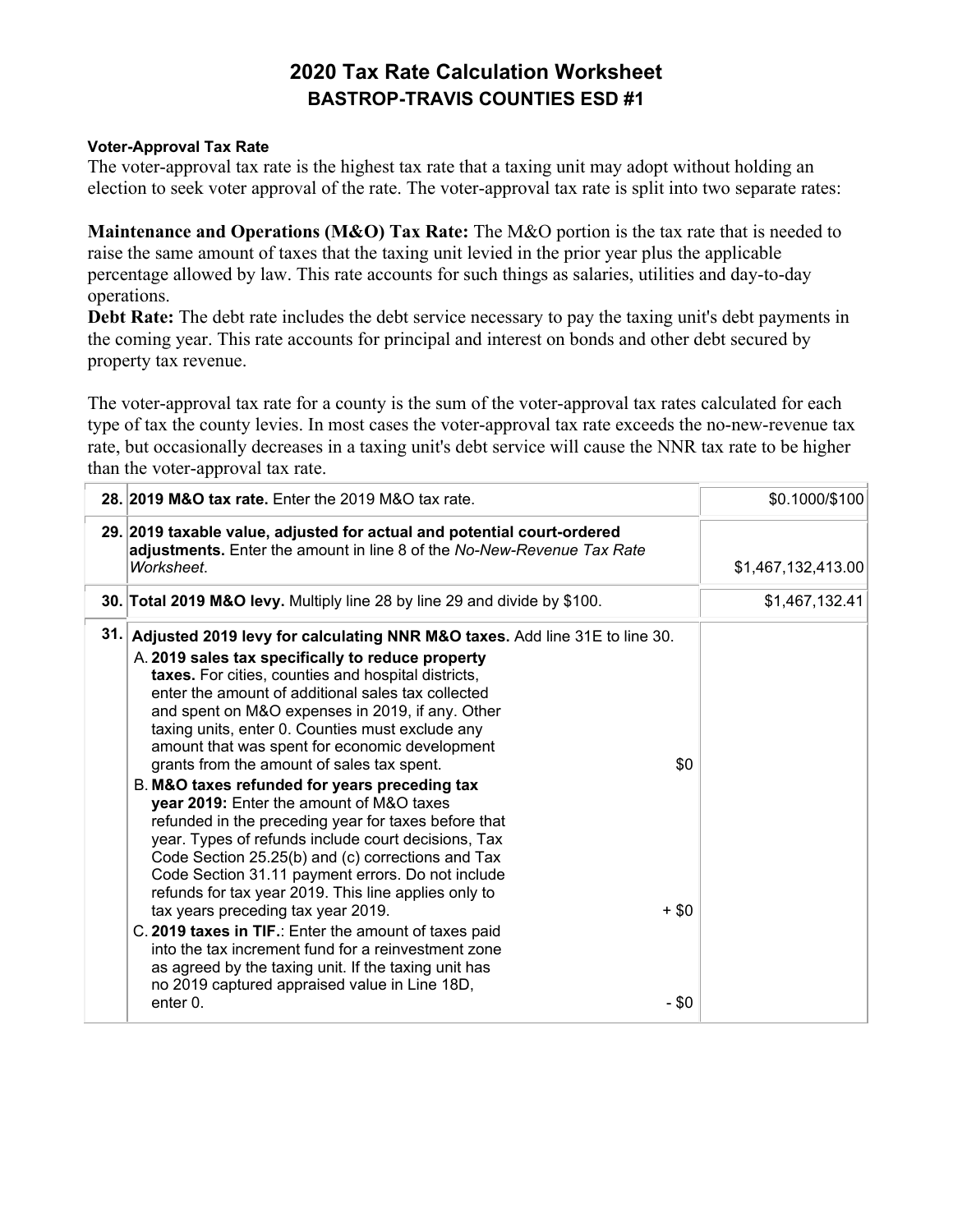## **Voter-Approval Tax Rate (continued)**

| 31.<br>(cont.) | D. 2019 transferred function.: If discontinuing all of<br>a department, function or activity and transferring it<br>to another taxing unit by written contract, enter the<br>amount spent by the taxing unit discontinuing the<br>function in the 12 months preceding the month of<br>this calculation. If the taxing unit did not operate<br>this function for this 12-month period, use the<br>amount spent in the last full fiscal year in which the<br>taxing unit operated the function. The taxing unit<br>discontinuing the function will subtract this amount<br>in E below. The taxing unit receiving the function<br>will add this amount in E below. Other taxing units<br>enter 0.<br>E. 2019 M&O levy adjustments.: Add A and B, then<br>subtract C. For taxing unit with D, subtract if<br>discontinuing function and add if receiving<br>function.                                                                                                                          | $+/-$ \$0<br>\$0        |                    |
|----------------|--------------------------------------------------------------------------------------------------------------------------------------------------------------------------------------------------------------------------------------------------------------------------------------------------------------------------------------------------------------------------------------------------------------------------------------------------------------------------------------------------------------------------------------------------------------------------------------------------------------------------------------------------------------------------------------------------------------------------------------------------------------------------------------------------------------------------------------------------------------------------------------------------------------------------------------------------------------------------------------------|-------------------------|--------------------|
|                |                                                                                                                                                                                                                                                                                                                                                                                                                                                                                                                                                                                                                                                                                                                                                                                                                                                                                                                                                                                            |                         | \$1,467,132.41     |
|                | 32. Adjusted 2020 taxable value.<br>Enter the amount in line 25 of the No-New-Revenue Tax Rate Worksheet.                                                                                                                                                                                                                                                                                                                                                                                                                                                                                                                                                                                                                                                                                                                                                                                                                                                                                  |                         | \$1,578,410,397.00 |
|                | 33. 2020 NNR M&O rate. (unadjusted)<br>Divide line 31 by line 32 and multiply by \$100.                                                                                                                                                                                                                                                                                                                                                                                                                                                                                                                                                                                                                                                                                                                                                                                                                                                                                                    |                         | \$0.09295/\$100    |
|                | <b>34.</b> Rate adjustment for state criminal justice mandate. <sup>23</sup> Enter the rate<br>calculated in C. If not applicable, enter 0.<br>A. 2020 state criminal justice mandate. Enter the<br>amount spent by a county in the previous 12<br>months providing for the maintenance and<br>operation cost of keeping inmates in county-paid<br>facilities after they have been sentenced. Do not<br>include any state reimbursement received by the<br>county for the same purpose.<br>B. 2019 criminal justice mandate. Enter the amount<br>spent by a county in the 12 months prior to the<br>previous 12 months providing for the maintenance<br>and operation cost of keeping inmates in county-<br>paid facilities after they have been sentenced. Do<br>not include any state reimbursement received by<br>the county for the same purpose. Enter zero if this<br>is the first time the mandate applies.<br>C. Subtract B from A and divide by line 32 and<br>multiply by \$100. | \$0<br>\$0<br>\$0/\$100 | \$0/\$100          |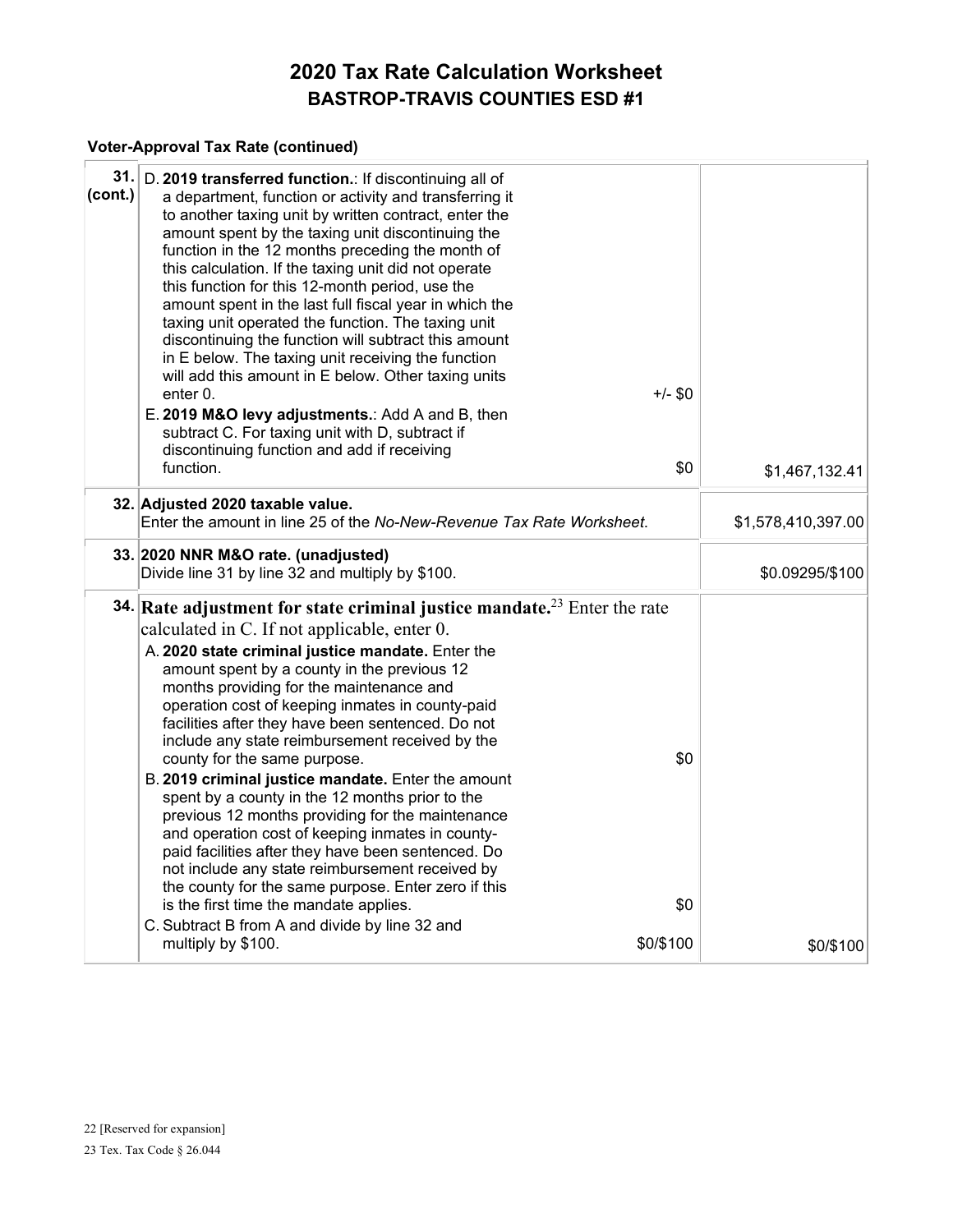## **Voter-Approval Tax Rate (continued)**

| <b>35.</b> Rate adjustment for indigent health care expenditures. <sup>24</sup> Enter the rate                                                                                                                                                                  |           |           |
|-----------------------------------------------------------------------------------------------------------------------------------------------------------------------------------------------------------------------------------------------------------------|-----------|-----------|
| calculated in C. If not applicable, enter 0.                                                                                                                                                                                                                    |           |           |
| A. 2020 indigent health care expenditures. Enter the<br>amount paid by a taxing unit providing for the<br>maintenance and operation cost of providing<br>indigent health care for the period beginning on July<br>1, 2019 and ending on June 30, 2020, less any |           |           |
| state assistance received for the same purpose.                                                                                                                                                                                                                 | \$0       |           |
| B. 2019 indigent health care expenditures. Enter the<br>amount paid by a taxing unit providing for the<br>maintenance and operation cost of providing<br>indigent health care for the period beginning on July<br>1, 2018 and ending on June 30, 2019, less any |           |           |
| state assistance received for the same purpose.                                                                                                                                                                                                                 | \$0       |           |
| C. Subtract B from A and divide by line 32 and multiply<br>by \$100.                                                                                                                                                                                            | \$0/\$100 | \$0/\$100 |
|                                                                                                                                                                                                                                                                 |           |           |
| 36. Rate adjustment for county indigent defense compensation. <sup>25</sup> Enter the                                                                                                                                                                           |           |           |
| lessor of C and D. If not applicable, enter 0.                                                                                                                                                                                                                  |           |           |
| A. 2020 indigent defense compensation<br>expenditures. Enter the amount paid by a county<br>to provide appointed counsel for indigent individuals<br>for the period beginning on July 1, 2019 and ending<br>on June 30, 2020, less any state grants received by |           |           |
| the county for the same purpose.                                                                                                                                                                                                                                | \$0       |           |
| B. 2019 indigent defense compensation<br>expenditures. Enter the amount paid by a county<br>to provide appointed counsel for indigent individuals<br>for the period beginning on July 1, 2018 and ending<br>on June 30, 2019, less any state grants received by |           |           |
| the county for the same purpose.                                                                                                                                                                                                                                | \$0       |           |
| C. Subtract B from A and divide by line 32 and multiply<br>by \$100.                                                                                                                                                                                            | \$0/\$100 |           |
| D. Multiply B by 0.05 and divide by line 32 and multiply<br>by \$100.                                                                                                                                                                                           | \$0/\$100 | \$0/\$100 |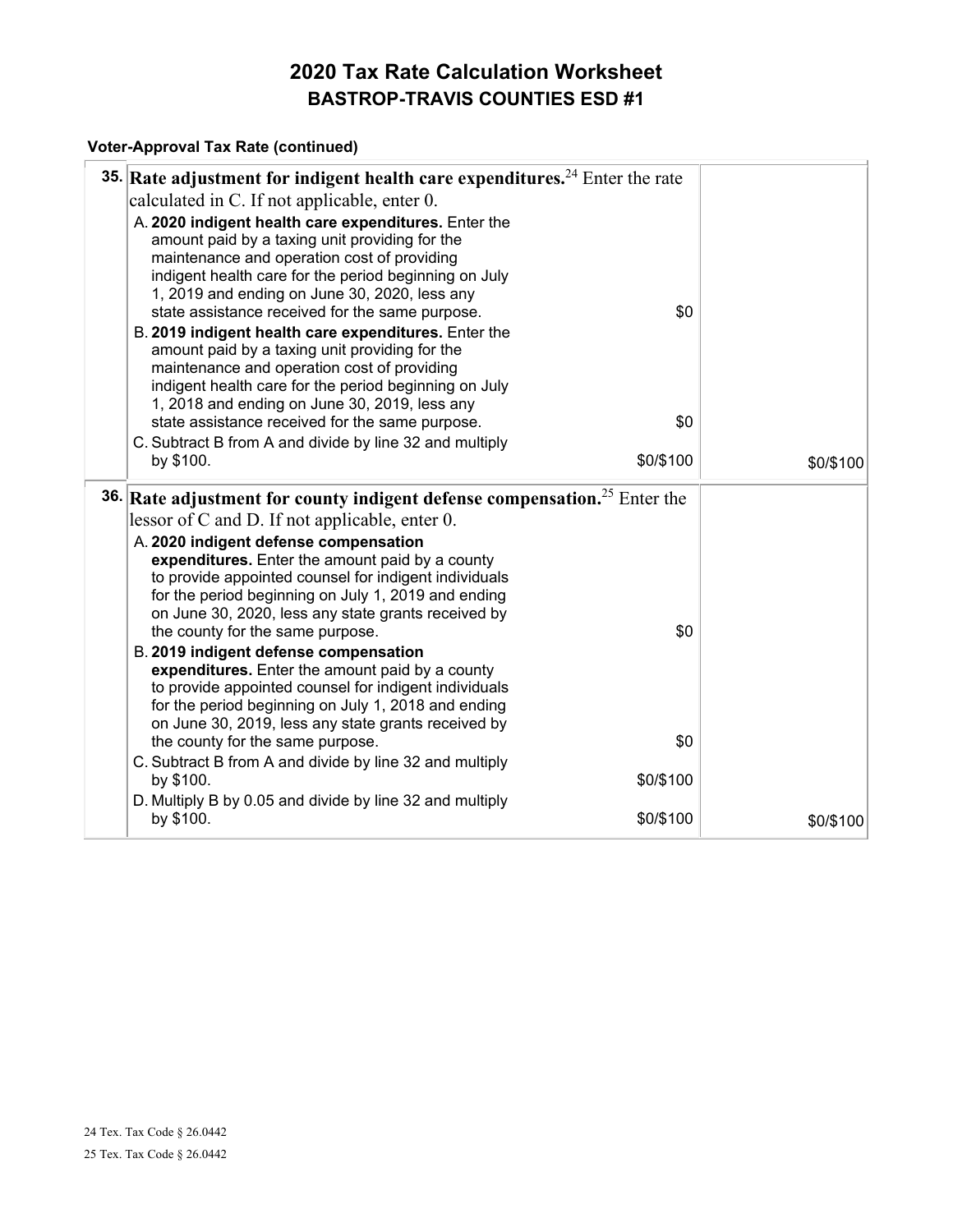#### **Voter-Approval Tax Rate (continued)**

| 37. Rate adjustment for county hospital expenditures. <sup>26</sup> Enter the lessor of                        |                 |
|----------------------------------------------------------------------------------------------------------------|-----------------|
| C and D, if applicable. If not applicable, enter 0.                                                            |                 |
| A. 2020 eligible county hospital expenditures. Enter                                                           |                 |
| the amount paid by the county or municipality to                                                               |                 |
| maintain and operate an eligible county hospital for                                                           |                 |
| the period beginning on July 1, 2019 and ending on                                                             |                 |
| \$0<br>June 30, 2020                                                                                           |                 |
| B. 2019 eligible county hospital expenditures. Enter                                                           |                 |
| the amount paid by the county or municipality to                                                               |                 |
| maintain and operate an eligible county hospital for                                                           |                 |
| the period beginning on July 1, 2018 and ending on                                                             |                 |
| June 30, 2019.<br>\$0                                                                                          |                 |
| C. Subtract B from A and divide by line 32 and multiply                                                        |                 |
| \$0/\$100<br>by \$100.                                                                                         |                 |
| D. Multiply B by 0.08 and divide by line 32 and multiply                                                       |                 |
| \$0/\$100<br>by \$100.                                                                                         | \$0/\$100       |
| 38. Adjusted 2020 NNR M&O rate.                                                                                |                 |
| Add lines 33, 34, 35, 36, and 37.                                                                              | \$0.09295/\$100 |
| 39. 2020 voter-approval M&O rate. Enter the rate as calculated by the appropriate<br>scenario below.           |                 |
| Special Taxing Unit. If the taxing unit qualifies as a                                                         |                 |
| special taxing unit, multiply line 38 by 1.08.                                                                 |                 |
| Other Taxing Unit. If the taxing unit does not                                                                 |                 |
| qualify as a special taxing unit, multiply Line 38 by                                                          |                 |
| 1.035                                                                                                          |                 |
| Taxing unit affected by disaster declaration. If                                                               |                 |
| the taxing unit is located in an area declared as                                                              |                 |
| disaster area, the governing body may direct the                                                               |                 |
| person calculating the voter-approval rate to                                                                  |                 |
| calculate in the manner provided for a special taxing                                                          |                 |
| unit. The taxing unit shall continue to calculate the                                                          |                 |
| voter-approval rate in this manner until the earlier of                                                        |                 |
| 1) the second year in which total taxable value on                                                             |                 |
| the certified appraisal roll exceeds the total taxable                                                         |                 |
| value of the tax year in which the disaster occurred,<br>and 2) the third tax year after the tax year in which |                 |
| the disaster occurred. If the taxing unit qualifies                                                            |                 |
| under this scenario, multiply line 38 by 1.08. <sup>27</sup>                                                   |                 |
|                                                                                                                | \$.09620/\$100  |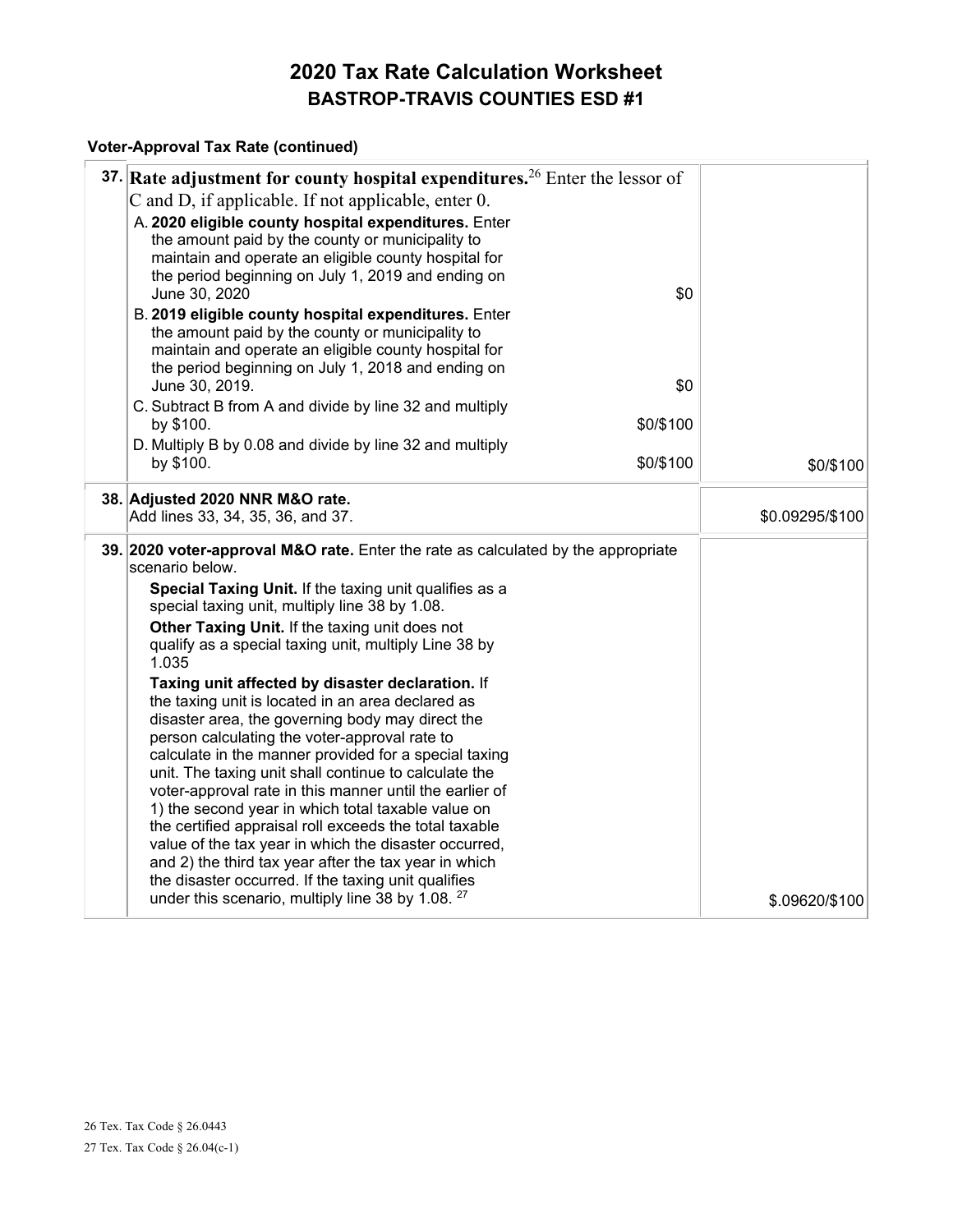#### **Voter-Approval Tax Rate (concluded)**

| 40. Total 2020 debt to be paid with property taxes and additional sales tax<br>revenue. Debt means the interest and principal that will be paid on debts that:<br>(1) are paid by property taxes,<br>(2) are secured by property taxes,<br>(3) are scheduled for payment over a period longer than one year, and<br>(4) are not classified in the taxing unit's budget as M&O expenses.<br>A: Debt also includes contractual payments to other taxing<br>units that have incurred debts on behalf of this taxing unit,<br>if those debts meet the four conditions above. Include<br>only amounts that will be paid from property tax revenue.<br>Do not include appraisal district budget payments. |                    |
|-----------------------------------------------------------------------------------------------------------------------------------------------------------------------------------------------------------------------------------------------------------------------------------------------------------------------------------------------------------------------------------------------------------------------------------------------------------------------------------------------------------------------------------------------------------------------------------------------------------------------------------------------------------------------------------------------------|--------------------|
| Enter debt amount.<br>\$0                                                                                                                                                                                                                                                                                                                                                                                                                                                                                                                                                                                                                                                                           |                    |
| B: Subtract unencumbered fund amount used to reduce                                                                                                                                                                                                                                                                                                                                                                                                                                                                                                                                                                                                                                                 |                    |
| total debt.<br>$-50$                                                                                                                                                                                                                                                                                                                                                                                                                                                                                                                                                                                                                                                                                |                    |
| C: Subtract certified amount spent from sales tax to<br>reduce debt (enter zero if none).<br>-\$0                                                                                                                                                                                                                                                                                                                                                                                                                                                                                                                                                                                                   |                    |
| D: Subtract amount paid from other resources.<br>$-\$0$                                                                                                                                                                                                                                                                                                                                                                                                                                                                                                                                                                                                                                             |                    |
| E: Adjusted debt. Subtract B, C and D from A.                                                                                                                                                                                                                                                                                                                                                                                                                                                                                                                                                                                                                                                       | \$0                |
|                                                                                                                                                                                                                                                                                                                                                                                                                                                                                                                                                                                                                                                                                                     |                    |
| 41. Certified 2019 excess debt collections. Enter the amount certified by the<br>collector. <sup>28</sup>                                                                                                                                                                                                                                                                                                                                                                                                                                                                                                                                                                                           | \$0                |
| 42. Adjusted 2020 debt. Subtract line 41 from line 40E.                                                                                                                                                                                                                                                                                                                                                                                                                                                                                                                                                                                                                                             | \$0                |
| 43. 2020 anticipated collection rate. If the anticipated rate in A is lower than<br>actual rates in B, C or D, enter the lowest rate from B, C or D. If the<br>anticipated rate in A is higher than at least one of the rates in the prior three<br>years, enter the rate from A. Note that the rate can be greater than 100%. <sup>29</sup>                                                                                                                                                                                                                                                                                                                                                        |                    |
| A. Enter the 2020 anticipated collection rate certified by<br>the collector. $30$<br>100.0000%                                                                                                                                                                                                                                                                                                                                                                                                                                                                                                                                                                                                      |                    |
| B. Enter the 2019 actual collection rate.<br>100.0000%                                                                                                                                                                                                                                                                                                                                                                                                                                                                                                                                                                                                                                              |                    |
| C. Enter the 2018 actual collection rate.<br>100.0000%                                                                                                                                                                                                                                                                                                                                                                                                                                                                                                                                                                                                                                              |                    |
| D. Enter the 2017 actual collection rate.<br>100.0000%                                                                                                                                                                                                                                                                                                                                                                                                                                                                                                                                                                                                                                              | 100.0000%          |
| 44. 2020 debt adjusted for collections. Divide line 42 by line 43.                                                                                                                                                                                                                                                                                                                                                                                                                                                                                                                                                                                                                                  | \$0.00             |
| 45. 2020 total taxable value. Enter the amount on line 21 of the No-New-Revenue Tax<br>Rate Worksheet.                                                                                                                                                                                                                                                                                                                                                                                                                                                                                                                                                                                              | \$1,613,310,987.00 |
| 46. 2020 debt rate. Divide line 44 by line 45 and multiply by \$100.                                                                                                                                                                                                                                                                                                                                                                                                                                                                                                                                                                                                                                | \$0/\$100          |
| 47. 2020 voter-approval tax rate. Add lines 39 and 46.                                                                                                                                                                                                                                                                                                                                                                                                                                                                                                                                                                                                                                              | \$0.09620/\$100    |
| 48. COUNTIES ONLY. Add together the voter-approval tax rates for each type of tax<br>the county levies. The total is the 2020 county voter-approval tax rate.                                                                                                                                                                                                                                                                                                                                                                                                                                                                                                                                       | \$/\$100           |